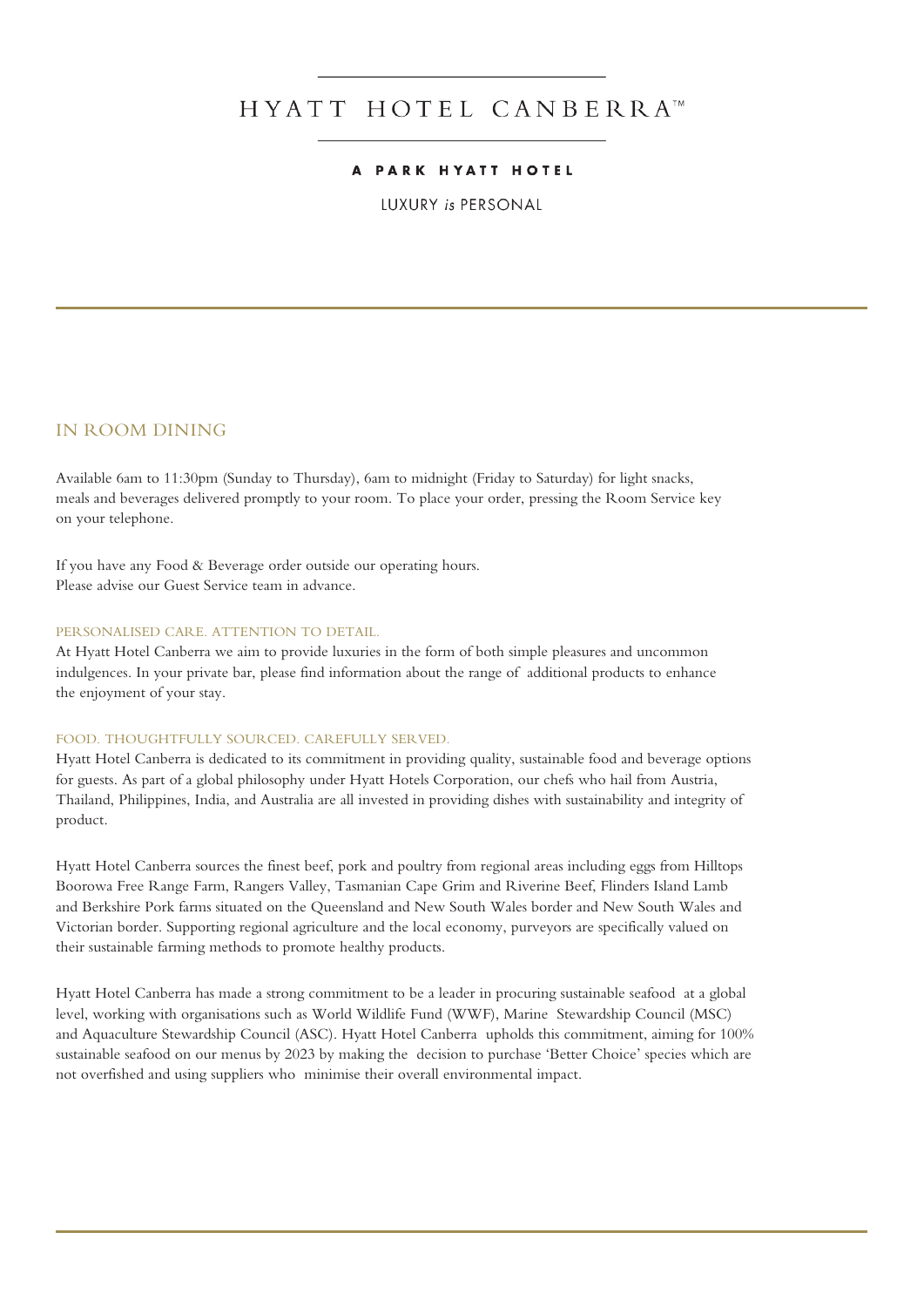#### IN ROOM DINING TO PLACE YOUR ORDER, PLEASE CALL GUEST SERVICES.

### BREAKFAST 6:00AM TO 11:00AM

| Your choice of cereal or yoghurt, mixed bakery or toast basket, sliced seasonal fruit plate, barista coffee                                                                                |
|--------------------------------------------------------------------------------------------------------------------------------------------------------------------------------------------|
| or loose-leaf tea and glass of juice                                                                                                                                                       |
| Includes our Park Breakfast selection together with your choice of one of a la carte item:                                                                                                 |
| <b>ALA CARTE</b>                                                                                                                                                                           |
| <b>MUESLI &amp; BAKERY</b>                                                                                                                                                                 |
| White   Multigrain   Wholemeal   Raisin   Gluten Free bread                                                                                                                                |
| Freshly baked croissant   Danish pastry   Muffin                                                                                                                                           |
| Farmer's Jo organic muesli   Seasonal yoghurt   Berries                                                                                                                                    |
| Açaí blended with soy milk   banana   topped with coconut yoghurt   berries   chia seeds  <br>coconut flakes   cacao nibs                                                                  |
| Freshly sliced banana   Leatherwood honey   Cinnamon                                                                                                                                       |
| <b>HOT BREAKFAST</b>                                                                                                                                                                       |
| Baked mushroom with mozzarella cheese   Vine tomato   Poached egg                                                                                                                          |
| Sourdough toast   Smashed avocado   Free range poached egg   Medley tomato   Dukkah                                                                                                        |
| Poached, boiled, Fried or Scrambled served with a choice of two sides:<br>Grilled bacon   Chicken sausage   Hash browns   Baked beans   Vine-ripened tomato                                |
| whole free range eggs with a choice of five fillings of either: Double smoked ham   Mushrooms  <br>Tomatoes   Onion   Mozzarella cheese served with toasted sourdough or gluten-free bread |
| English muffin   Poached eggs   Hollandaise Sauce   Grilled tomato                                                                                                                         |
| Berries   Pure maple syrup   Whipped cream                                                                                                                                                 |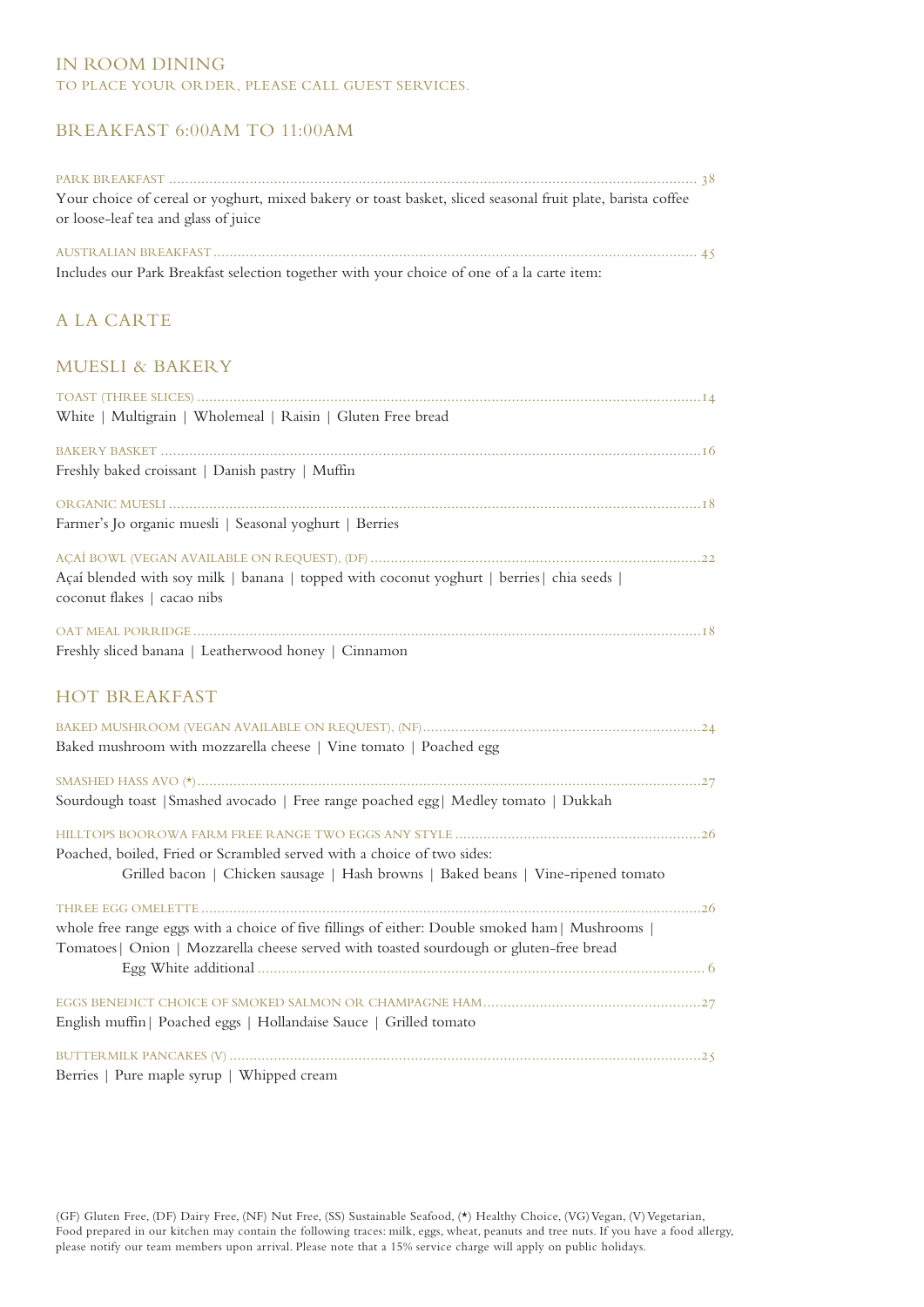| Choose one from below:                                                                                                                                                          |
|---------------------------------------------------------------------------------------------------------------------------------------------------------------------------------|
| Avocado   Streaky Bacon   Smoked Salmon   Sausages   Sautéed Mushroom  <br>Sautéed Spinach                                                                                      |
| <b>JUICE &amp; SMOOTHIE</b>                                                                                                                                                     |
|                                                                                                                                                                                 |
| With your choice of up to three types of fruits and vegetables:<br>Green Apple   Orange   Watermelon   Grapefruit   Celery   Carrot   Cucumber   Ginger<br>  Spinach   Beetroot |
|                                                                                                                                                                                 |
| Orange   Pineapple   Apple   Tomato   Grapefruit                                                                                                                                |
|                                                                                                                                                                                 |
| Banana   Seasonal Berries   Yoghurt   Skimmed milk   Leatherwood Honey                                                                                                          |
|                                                                                                                                                                                 |
| Banana   Soy milk   Granola   Blueberries   Ground hazelnuts                                                                                                                    |
|                                                                                                                                                                                 |
| Espresso   Long Black   Macchiato   Flat White   Café Latte   Cappuccino                                                                                                        |
| Café Mocha   Hot Chocolate                                                                                                                                                      |
|                                                                                                                                                                                 |
| English breakfast   Earl Grey   Green   Chamomile   Peppermint   Chai   Lemongrass                                                                                              |
| Lemongrass & Ginger   Decaf Ceylon   French Earl Grey   Lady Grey                                                                                                               |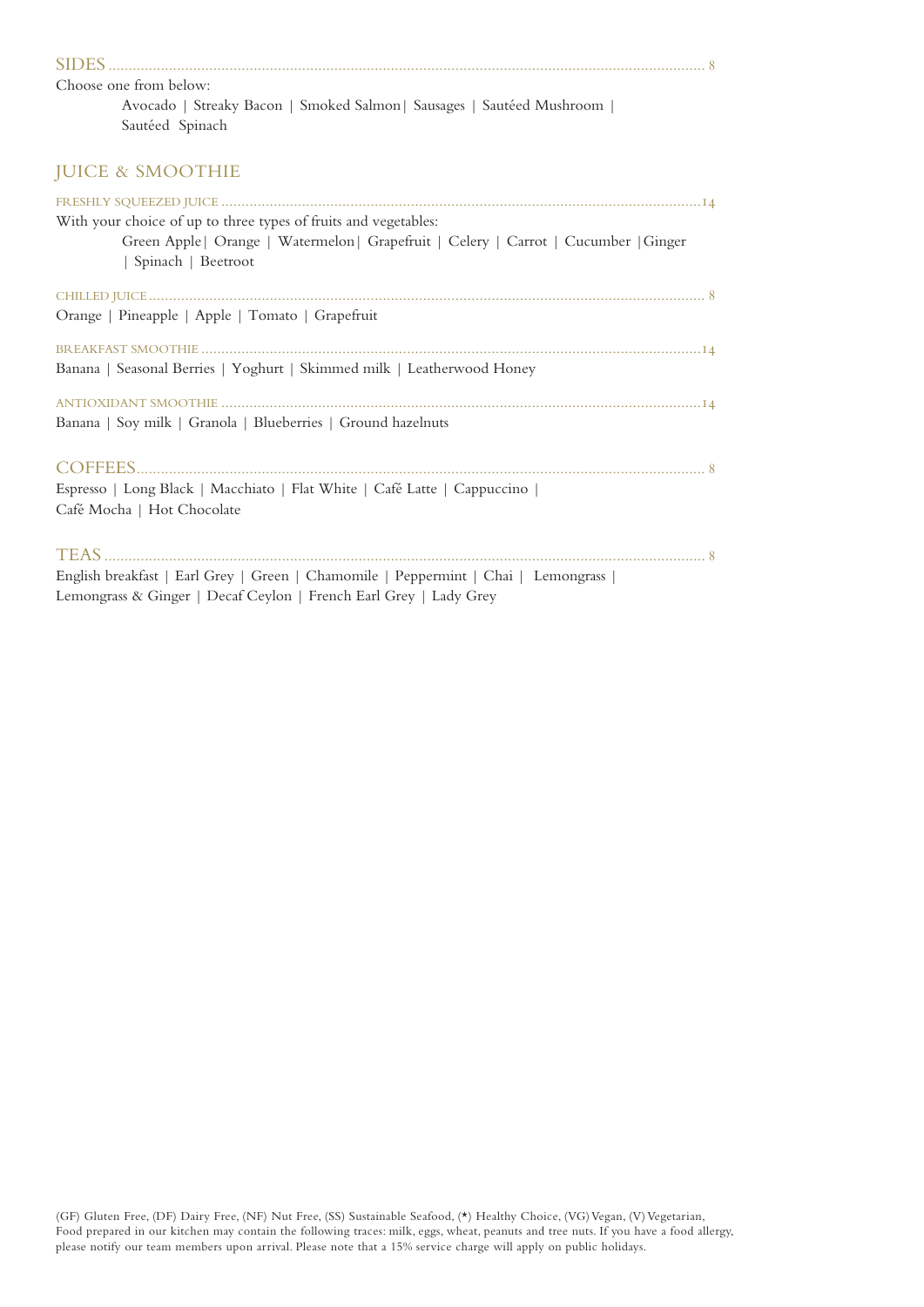#### LUNCH & DINNER

#### SUNDAY TO THURSDAY 10:30AM TO 11:30PM FRIDAY TO SATURDAY 10:30AM TO MIDNIGHT

#### APPETIZER

| Pepperberry granita   Lemon                                                                       |  |
|---------------------------------------------------------------------------------------------------|--|
| Toasted brioche   Fresh basil                                                                     |  |
| Baby cos lettuce   Bacon   Free range poached eggs   Anchovies   Croutons   Parmesan              |  |
| Zucchini fritters   Buffalo ricotta   Fresh peas                                                  |  |
|                                                                                                   |  |
| <b>SANDWICHES &amp; BURGERS</b><br>SERVED WITH YOUR CHOICE OF THICK CUT CHIPS OR MIXED LEAF SALAD |  |
| Grilled chicken   Fried egg   Smoked bacon                                                        |  |
| Portobello mushroom   Grilled tofu   Barbecue chutney                                             |  |
| Lettuce   Aged cheddar   Tomato   Pickled gherkin                                                 |  |
| Hilltop free range fried egg   Smoked bacon   Avocado                                             |  |
| <b>LARGE PLATES</b>                                                                               |  |
| Tempura fish   Tartare sauce   Chips   Salad                                                      |  |
| Jasmine rice   Pickled cucumber   Fried eggs   Chicken satay                                      |  |
| Prawn   Harvey bay scallops   Mussels   Chilli butter                                             |  |
| Wagyu beef bolognaise   Napolitana sauce (Gluten free pasta available on request)                 |  |
| Aged padano   White truffle oil                                                                   |  |
| Pan fried fish   Pico de gallo   Charred brocollini   Lilliput capers                             |  |
| Sweet potato purée   Burnt heritage carrots   Braised kombu                                       |  |
| Fragrant rice   Flat bread                                                                        |  |

(GF) Gluten Free, (DF) Dairy Free, (NF) Nut Free, (SS) Sustainable Seafood, (\*) Healthy Choice, (VG) Vegan, (V) Vegetarian, Food prepared in our kitchen may contain the following traces: milk, eggs, wheat, peanuts and tree nuts. If you have a food allergy, please notify our team members upon arrival. Please note that a 15% service charge will apply on public holidays.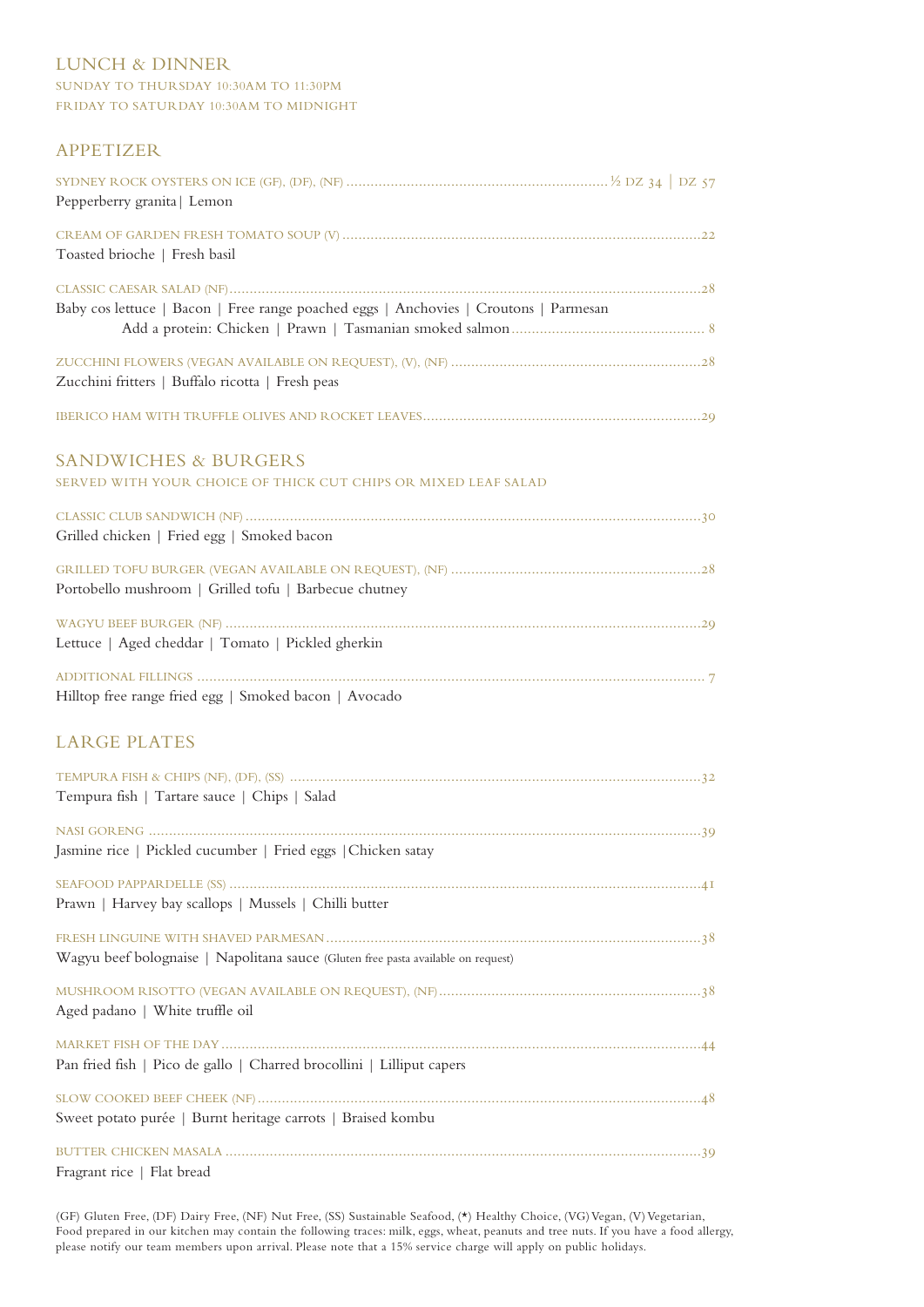#### FROM THE GRILL

| SERVED WITH YOUR CHOICE OF SAUCE AND SERVE OF THICK CUT CHIPS OR MIXED LEAF SALAD    |
|--------------------------------------------------------------------------------------|
|                                                                                      |
|                                                                                      |
|                                                                                      |
| <b>SAUCES</b><br>Smoked garlic butter   Red wine jus   Field mushroom sauce          |
|                                                                                      |
| Mixed green leaves   Heirloom tomatoes   Chardonnay dressing (GF), (DF), (NF)        |
| Oven roasted spiced field mushroom   Garlic yoghurt (GF), (NF)                       |
| Potato mousseline with burnt butter (GF), (NF)                                       |
| Steak Cut Fries (DF), (NF)                                                           |
|                                                                                      |
|                                                                                      |
| Fig & almond tart, cinnamon ricotta, Manuka honey crisp, vanilla anglaise            |
| Banana cake, bitter sweet chocolate mousse, orange ganache, fresh berries (GF), (NF) |
| Lemon tart, coconut yoghurt, berry compote (VG), (DF), (NF)                          |
| <b>AUSTRALIAN CHEESE</b><br>SERVED WITH HOMEMADE CRACKERS & QUINCE PASTE             |
| Milky flavour   Faint aroma of mushroom   Ripened                                    |
| Natural rind of blue and white mould   Mild creamy texture                           |
|                                                                                      |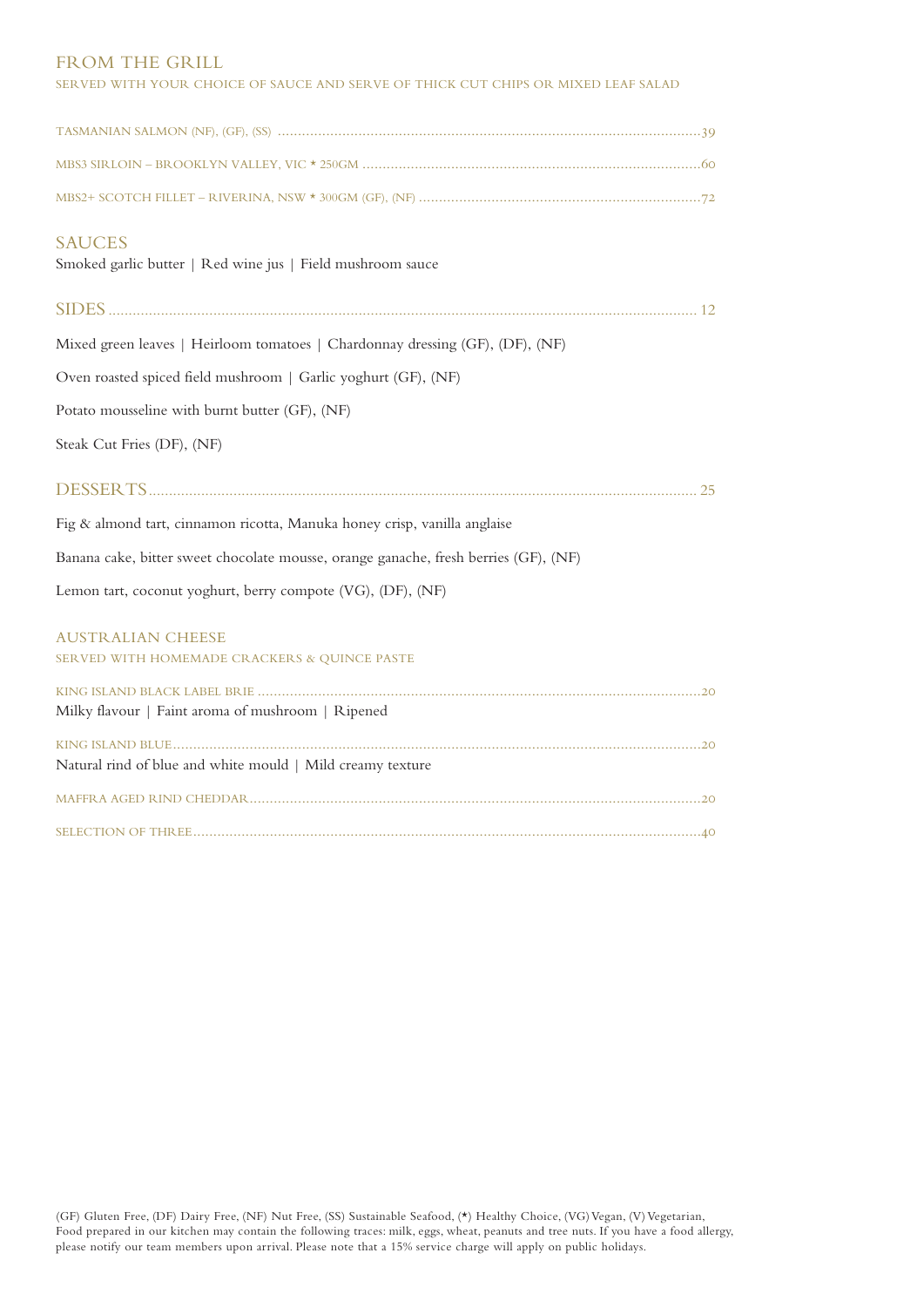# KID'S MENU

## ALL DISHES SERVED WITH 1 MILK DRINK

| With coleslaw & chips                                                                       |  |
|---------------------------------------------------------------------------------------------|--|
| With coleslaw                                                                               |  |
| With steamed vegetables                                                                     |  |
| <b>SPAGHETTI</b>                                                                            |  |
| Chocolate Sponge Cake with<br>Chocolate Butter Icing, Popping Jellies,<br>Berries & Lollies |  |
| Brioche Bun with Vanilla Ice Cream &<br>Caramel or Chocolate or Berry Sauce & Fruits        |  |
|                                                                                             |  |

Food prepared in our kitchen may contain the following traces: milk, eggs, wheat, peanuts and tree nuts. If you have a food allergy, please notify our team members upon arrival. Please note that a 15% service charge will apply on public holidays.